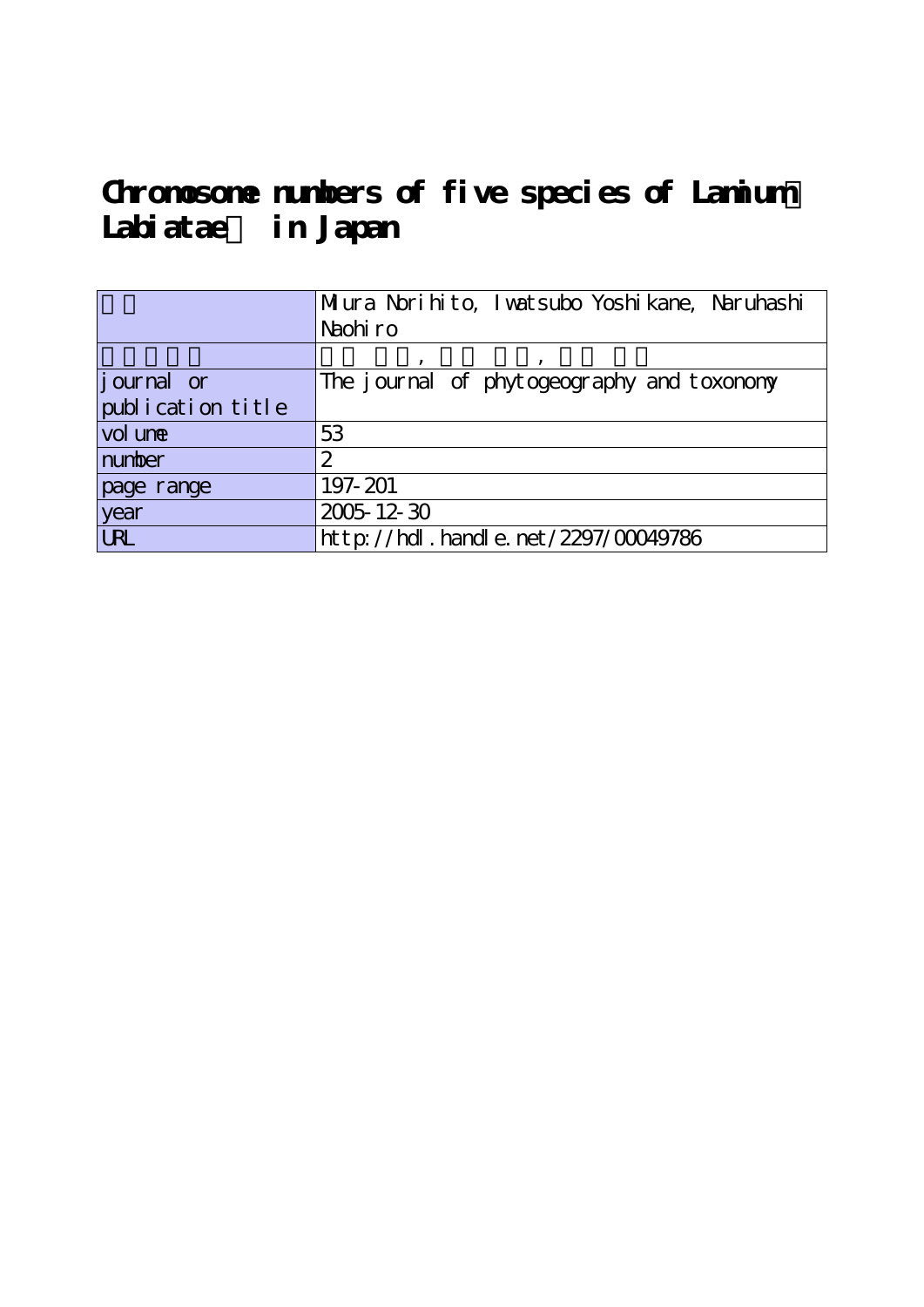# Norihito Miura<sup>1</sup>, Yoshikane Iwatsubo<sup>2</sup> and Naohiro Naruhashi<sup>2</sup>: **Chromosome numbers of five species of** *Lamium***(Labiatae) in Japan**

1 Nikko Museum of Natural History, Chuguji 2480**―**1, Nikko 321**―**1661, Japan ; <sup>2</sup> Department of Biology, Faculty of Science, University of Toyama, Gofuku 3190, Toyama 930**―**8555, Japan

The genus *Lamium* L.**(**Labiatae**)**, distributed in the north of Africa and Eurasia, comprises about 40 species**(**Mabberley 1997**)**. In Japan the following six species including two naturalized species occur : *L*. *album* var. *barbatum, L*. *amplexicaule, L*. *humile, L*. *hybridum, L*. *purpureum* and *L*. *tuberiferum***(**Murata and Yamazaki 1993 ; Murata 2003**)**. As shown in Table 2, chromosome number of the *Lamium* taxa distributed in Japan is known for the following four species : *L*. *album* var. *barbatum* : n=9 and 2n=18 ; *L*. *amplexicaule* : n=9 and 2n= 18 ; *L*. *hybridum* : n=18 and 2n=36 ; and *L*. *purpureum* : n=9, 2n=14 and 18. Except for a report of 2n=14 chromosomes in *L*. *purpureum* from SW Finland**(**Arohonka 1982, sec. Goldblatt 1988**)**, the counts reported for these species correspond to the basic chromosome number of x=9 proposed for the genus by Darlington and Wylie **(**1955**)**. In the course of our cytological studies for Japanese Labiatae, the authors found 2n=34 chromosomes, along with 2n=18 and 36 chromosomes in *Lamium*. This paper reports on the somatic chromosome numbers of *L*. *album* var. *barbatum, L*. *amplexicaule, L*. *humile, L*. *hybridum* and *L*. *purpureum* in Japan.

# **Materials and methods**

A total of 28 individuals of *Lamium album* L. var. *barbatum***(**Siebold et Zucc.**)**Franch. et Sav., *L*. *amplexicaule* L., *L*. *humile***(**Miq.**)**Maxim., *L*. *hybridum* Vill. and *L*. *purpureum* L. collected from eight localities were used for the study**(**Table 1**)**. These plants were cultivated in plastic pots at the experimental garden of University of Toyama, Japan. Their root tips were pretreated

in 2.0 or 2.1 mM 8-hydroxyquinoline solution at approximately 25**℃** for 1 h and then kept at 6**℃** for 15 h. They were fixed in a mixture of glacial acetic acid and ethyl alcohol**(**1:3**)**for 1 h, soaked in 1 N HCl at room temperature for 1 h, macerated in 1 N HCl at 60**℃** for 10 minutes, and then washed in tap water. The root tips were stained in a drop of 1.5% lacto-propionic orcein on the slide glass, and ordinary squash technique was applied for the examination of somatic chromosomes. Voucher specimens of these plants are deposited in the Toyama Science Museum **(**TOYA**)**.

#### **Results and discussion**

Chromosome counts in the five taxa were as follows :

#### *Lamium album* var. *barbatum*

Two individuals collected from two localities **(**Table 1**)**were examined. They had 2n=18 chromosomes, (Fig. 1, Table 2) which verified the counts reported previously for this taxon **(**Tanaka 1974 ; Terasaka and Tanaka 1974 ; Starodubtsev 1985, as *L*. *barbatum* ; Sokolovskaya et al. 1986, as *L*. *barbatum* ; Nishikawa 1981 ; Rudyka 1995, as *L*. *barbatum***)**.

# *Lamium amplexicaule*

Six individuals collected from two localities listed in Table 1 were investigated. All showed 2n =18 chromosomes**(**Fig. 2**)**. As shown in Table 2, the count found in the present study agreed with almost all the counts reported previously for this taxon.

#### *Lamium humile*

Four individuals collected from one locality were investigated**(**Table 1**)**. A chromosome count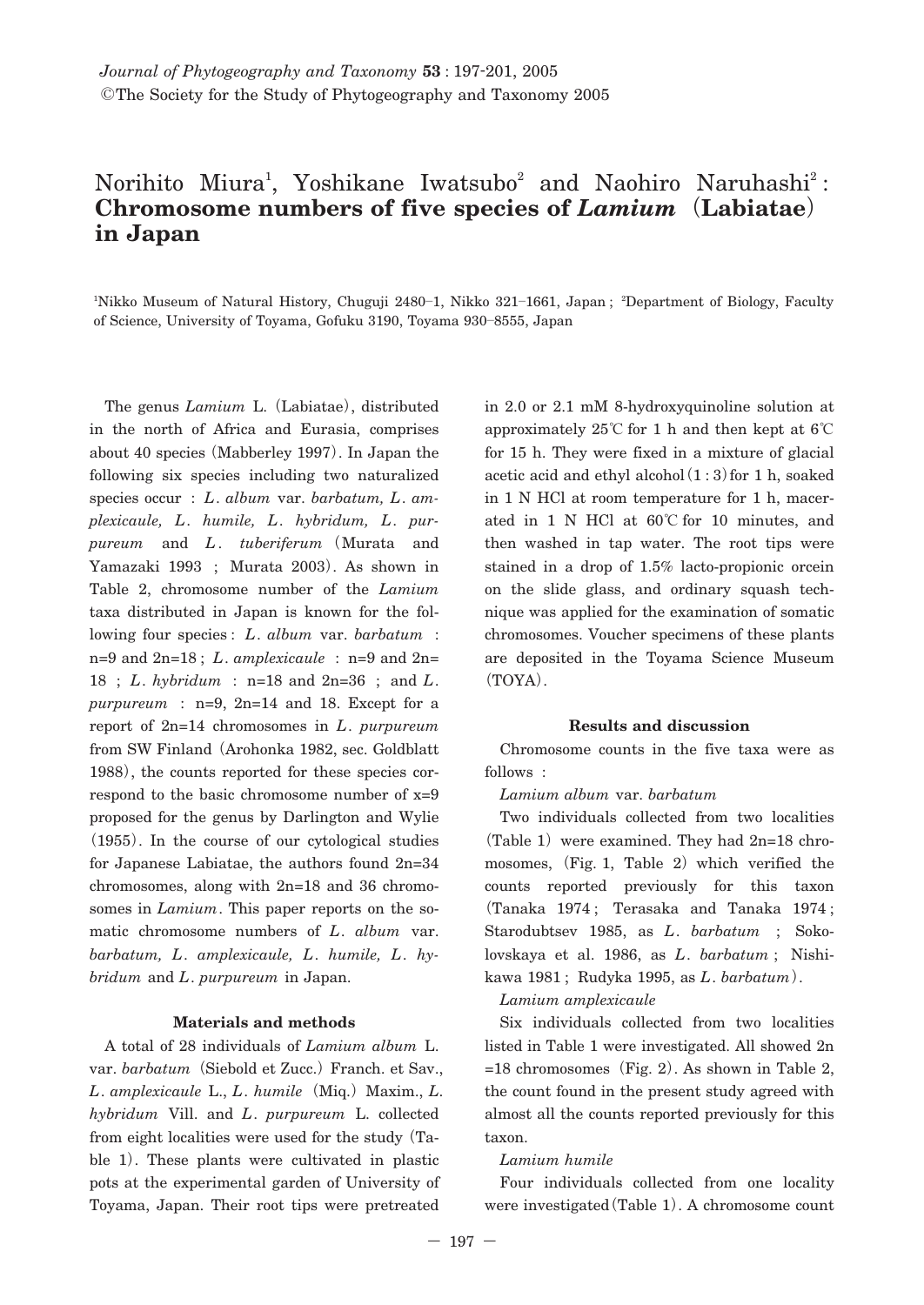

Figs. 1**―**5. Somatic chromosomes of the five species in *Lamium* of Japan. 1 : *L*. *album* var. *barbatum***(**2n=18**)**.2: *L*. *amplexicaule***(**2n=18**)**.3: *L*. *humile***(**2n=34**)**.4: *L*. *hybridum***(**2n=36**)**.5: *L*. *purpureum***(**2n=18**)**. Bar indicates 5 μm.

Table 1. Collection localities and number of individuals examined**(**in parenthesis**)**of *Lamium* in Japan

| Taxon                  | Collection locality                                                                                                                                                       |  |  |
|------------------------|---------------------------------------------------------------------------------------------------------------------------------------------------------------------------|--|--|
| L. album var. barbatum | Toyama Pref.: Gofuku, Toyama City, $(1)$ . Ishikawa Pref.: Fukami, Wajia City, $(1)$ .                                                                                    |  |  |
| L. amplexicaule        | Gunma Pref.: Kamishiroi, Komochi-mura, Kitagunma-gun, (1). Toyama Pref.: Go-<br>fuku, Toyama City, $(5)$ .                                                                |  |  |
| L. humile              | Nara Pref.: Akadani, Ootou-mura, Yoshino-gun, (4).                                                                                                                        |  |  |
| L. hybridum            | Gifu Pref.: Kamigiri, Takayama City. (1).                                                                                                                                 |  |  |
| L. purpureum           | <b>Akita Pref.</b> : Nigorikawa, Akita City, $(1)$ : Detomachigomon, Honjo City, $(1)$ :<br>Komeyama, Yuri-machi, Yuri-gun, (1). Toyama Pref.: Gofuku, Toyama City, (12). |  |  |

of 2n=34 was obtained from all samples**(**Fig. 3, Table 2**)**. This is the first report of chromosome number for this species.

#### *Lamium hybridum*

One individual was investigated**(**Table 1**)**. This plant had 2n=36 chromosomes**(**Fig. 4**)**, agreeing with all the previous reports**(**Bernström 1944, 1955, as n=18 ; Löve and Löve 1956; Morton 1973; Fernandes and Leitāo 1984; Elena-Rosselló et al. 1988 ; Ortega-Olivencia and Ruíz-Tellez 1990, as n=18**)(**Table 2**)**.

#### *Lamium purpureum*

In this species, n=9 and 2n=14, 18 chromosomes are known**(**Table 2**)**. Fifteen individuals collected from four localities listed in Table 1 were investigated. These showed a somatic chromosome number of 2n=18**(**Fig. 5, Table 2**)**.

In *Lamium*, two somatic chromosome numbers, 2n=18 and 36, are known to be by far the most

common**(**Fedorov 1969**)**. On the basis of the chromosome numbers, the basic number of *Lamium* was considered as x=9 by Darlington and Wylie**(**1955**)**. In this genus, a unique chromosome number of 2n=34 had been reported in *L*. *iranicum* Parsa**(**Aryavand 1977, as n=17**)**. Present study disclosed that *L*. *humile* also has 2n=34 chromosomes. Their somatic chromosome numbers show that they have a basic chromosome number of x=17.

The Labiatae, which is composed of approximately 6,700 species of 252 genera**(**Mabberley 1997**)**, has basic chromosome numbers of x=5**―**19, within the basic numbers both x=8 and 9 are the most common primary basic numbers, and x=17 is the most common secondary basic number **(**Singh 1995**)**. In Labiatae the secondary basic number of x=17 is considered by Singh**(**1995**)**to arise as the result of combination between the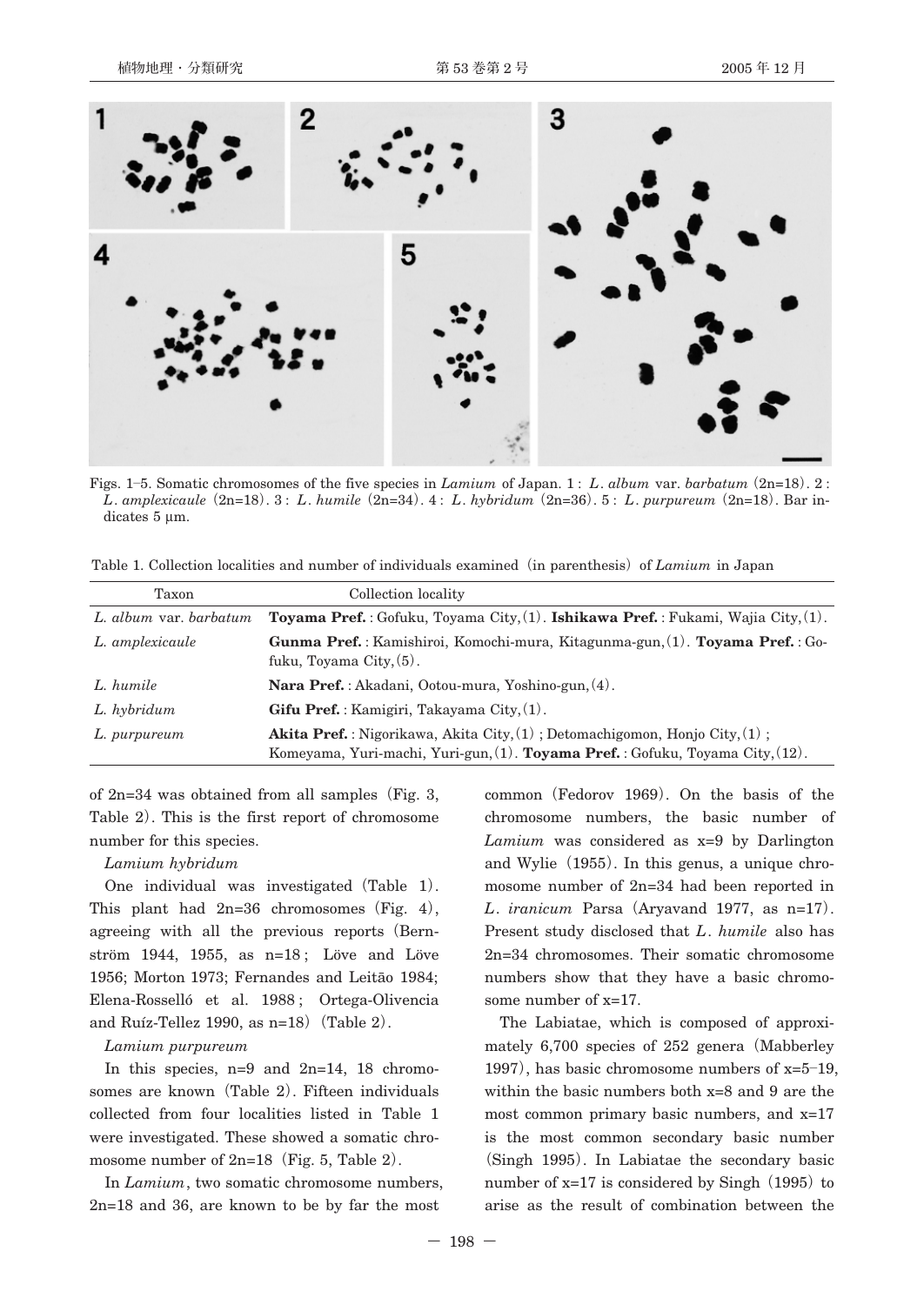### Table 2. Chromosome numbers of *Lamium* taxa used in the study

| Taxon                  | Present count | Previous count   |      | Reference                                                                                                                                                                                                                                                                                                                                                                                                                                                                                                                             |
|------------------------|---------------|------------------|------|---------------------------------------------------------------------------------------------------------------------------------------------------------------------------------------------------------------------------------------------------------------------------------------------------------------------------------------------------------------------------------------------------------------------------------------------------------------------------------------------------------------------------------------|
|                        | (2n)          | (n)              | (2n) |                                                                                                                                                                                                                                                                                                                                                                                                                                                                                                                                       |
| L. album var. barbatum | 18            | 9                |      | Terasaka and Tanaka (1974)                                                                                                                                                                                                                                                                                                                                                                                                                                                                                                            |
|                        |               |                  | 18   | Tanaka (1974), Starodubtsev (1985, as L. barba-<br>tum Siebold et Zucc.), Sokolovskaya et al.<br>(1986), Nishikawa (1981), Rudyka (1995, as L.<br>barbatum Siebold et Zucc.)                                                                                                                                                                                                                                                                                                                                                          |
| L. amplexicaule        | 18            | 9                |      | Jörgensen (1927), Tischler (1934), Arohonka<br>(1982, sec. Goldblatt 1988), Gill (1983), Saggoo<br>and Bir (1983 a, 1983 b, 1986), Ortega-Olivencia<br>and Ruíz-Tellez (1990)                                                                                                                                                                                                                                                                                                                                                         |
|                        |               |                  | 18   | Bernström (1944, 1952, 1953a, 1955), Heiser and<br>Whitaker (1948), Löve and Löve (1956), Strid<br>(1965), Gadella and Kliphuis (1966), Skalinska<br>et al. (1968), Májovsky et al. (1970), Dahlgren<br>et al. (1971), Fernandes and Queirós (1971),<br>Feráková (1972), Morton (1973), Löve and<br>Kjellqvist (1974), Markova and Thu (1974),<br>Aryavand (1977), Van den Brand et al. (1979),<br>Strid and Franzén (1981), Gill (1983), Fernan-<br>des and Leitão (1984), Elena-Rosselló et al.<br>$(1988)$ , Dobes et al. $(1997)$ |
| L. humile              | 34            |                  |      |                                                                                                                                                                                                                                                                                                                                                                                                                                                                                                                                       |
| L. hybridum            | 36            | 18               |      | Bernström (1944, 1955), Ortega-Olivencia and<br>Ruíz-Tellez (1990)                                                                                                                                                                                                                                                                                                                                                                                                                                                                    |
|                        |               |                  | 36   | Löve and Löve (1956), Morton (1973), Elena-<br>Rosselló et al. (1988), Fernandes and Leitão<br>(1984)                                                                                                                                                                                                                                                                                                                                                                                                                                 |
| L. purpureum           | 18            | $\boldsymbol{9}$ |      | Jörgensen (1927), Tischler (1934, 1937), Gries-<br>inger (1937), Gill (1983)                                                                                                                                                                                                                                                                                                                                                                                                                                                          |
|                        |               |                  | 14   | Arohonka (1982, sec. Goldblatt 1988)                                                                                                                                                                                                                                                                                                                                                                                                                                                                                                  |
|                        |               |                  | 18   | Heitz (1926), Bernström (1944, 1953a, 1953b,<br>1955), Pólya (1949), Löve and Löve (1956), Sorsa<br>$(1963, as 2n=ca.18)$ , Skalinska et al. $(1968)$ ,<br>Gadella and Kliphuis (1971), Morton (1973),<br>Löve and Kjellqvist (1974), Markova and Thu<br>(1974), Májovsky et al. (1976), Van den Brand<br>et al. (1979), Fernandes and Leitāo (1984),<br>Elena-Rosselló et al. (1988), Hill (1989), Ortega<br>-Olivencia and Ruíz-Tellez (1990)                                                                                       |

two dissimilar primary numbers of 8 and 9. In *Lamium*, however, the primary basic number reported is merely 9, and 8 has not been found in any species in the genus. Thus, the basic chromosome number of x=17 found in both *L*. *humile* and *L*. *iranicum* seems to be arisen by a dysploidal change from 2n=36 chromosomes having a primary basic chromosome number of x=9 to 2n= 34 chromosomes with the secondary basic chromosome number because a primary basic number of x=8, which is found in many genera in La-

biatae, has not been known in any species in *Lamium*.

The authors are indebted to two anonymous reviewers for their helpful comments on the manuscript. We thank Dr. M. Hakki for his kindness in correcting the manuscript.

## **References**

Aryavand, A. 1977. Löve, Á.**(**ed.**)**. IOPB chromosome number reports LVII. Taxon **26** : 443- 444.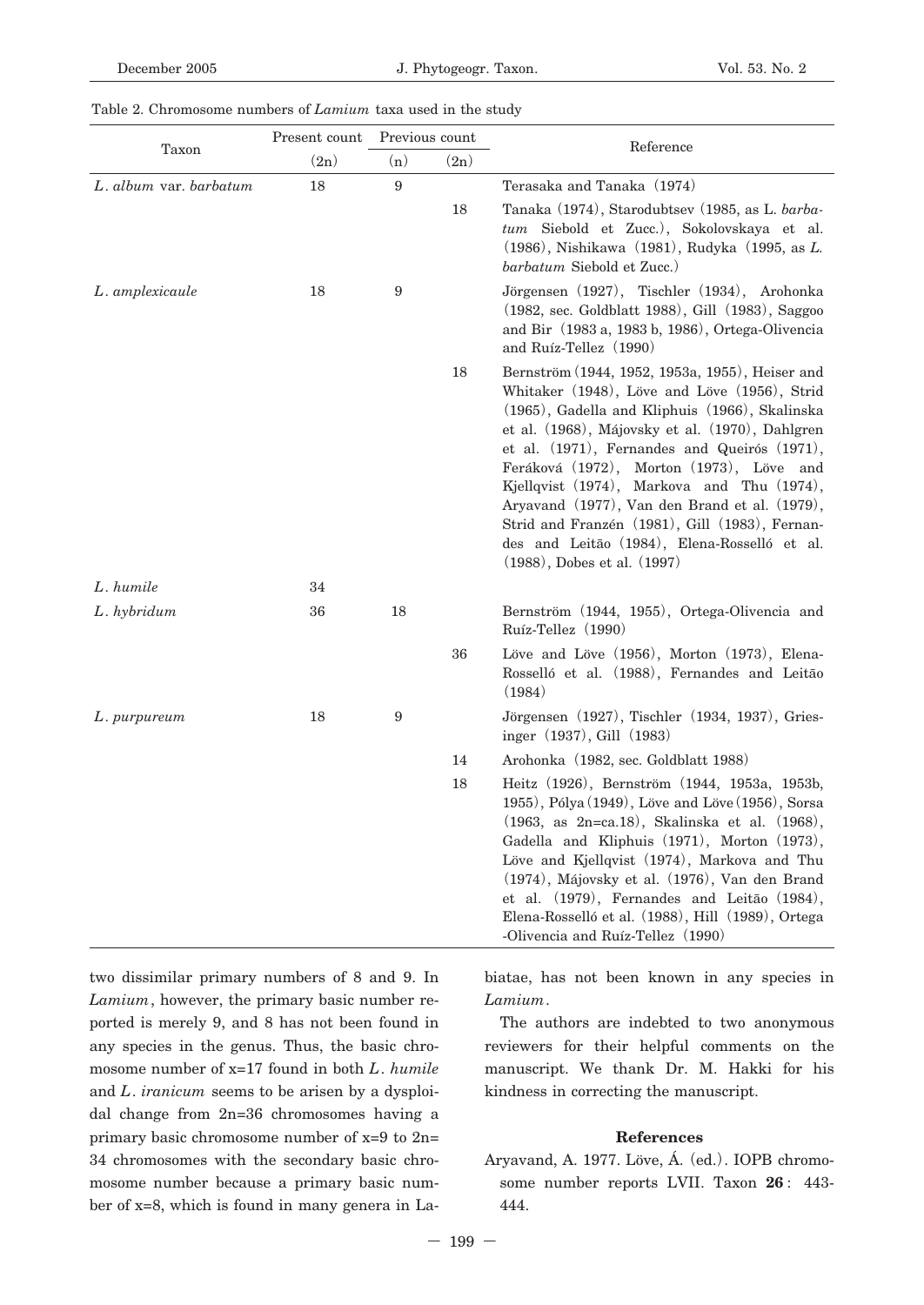- Bernström, P. 1944. Two new hybrids in *Lamium*. Hereditas **30** : 257**―**260.
- Bernström, P. 1952. Cytogenetic intraspecific studies in *Lamium* I. Hereditas **38** : 163**―**220.
- Bernström, P. 1953 a. Increased crossability in *Lamium* after chromosome doubling. Hereditas **39** : 241**―**256.
- Bernström, P. 1953 b. Cytogenetic intraspecific studies in *Lamium* II. Hereditas **39** : 381**―**437.
- Bernström, P. 1955. Cytogenetic studies on relationships between annual species of *Lamium*. Hereditas **41** : 1**―**122.
- Dahlgren, R., Karlsson, Th. and Lassen, P. 1971. Studies on the flora of the Balearic Islands I. Chromosome numbers in Balearic angiosperms. Bot. Notiser **124** : 249**―**269.
- Darlington, C.D. and Wylie, A.P. 1955. Chromosome atlas of flowering plants. 2nd ed. p.329. George Allen and Unwin, London.
- Dobes, C., Hahn, B. and Morawetz, W. 1997. Chromosomenzahlen zur Gefäßpflanzen-Flora Östrreichs. Linzer biol. Beitr. **29** : 5**―**43.
- Elena-Rosselló, J. A., González Zapatero, M. A. and Navarro Andrés, F. 1988. Consideraciones cariológicas sobre algunas especies nitrófilas de *Lamium* L. Acta Bot. Barcinon. **37** : 149- 154.
- Fedorov, A. A. 1969. Chromosome numbers of flowering plants. 926 pp. Komar. Bot. Inst., Acad. Sci. U.S.S.R., Leningrad.**(**in Russian**)**
- Feráková, V. 1972. Bemerkungen zur Flora der Umgebung der Stadt Hlohovec in der Slowakei III. Ergänzugen. Acta Fac. Rerum Nat. Univ. Comenianae Bot. **20** : 149-158.
- Fernandes, A. and Leitāo, M. T. 1984. Contribution á l'étude cytotaxinomique des spermatophyta du Portugal XVIII-Lamiaceae. Mem. Soc. Broteriana **27** : 27**―**75.
- Fernandes, A. and Queirós, M. 1971. Sur la caryologie de quelques plantes récoltées pendant la IIIème Réunion de Botanique Péninsulaire. Mem. Soc. Broteriana **21** : 343-385.
- Gadella, Th. W. J. and Kliphuis, E. 1966. Chromosome numbers of flowering plants in the Netherlands II. Proc. Roy. Neth. Acad. Sci. Ser. C. **69** : 541**―**556.
- Gadella, Th. W. J. and Kliphuis, E. 1971. Chromosome numbers of flowering plants in the Netherlands V. Proc. Kon. Ned. Acad.

Wetensch. Ser . **C 74** : 335**―**343.

- Gill, L. S. 1983. Cytotaxonomic studies of the tribe Stachydeae**(**Labiatae**)**in Canada. Willdenowia **13** : 175**―**181.
- Goldblatt, P. 1988. Index to plant chromosomes numbers 1984**―**1985. Monogr. Syst. Bot. Missouri Bot. Gard. **23** : 126.
- Griesinger, R. 1937. Über hypo-und hyperdiploide Formen von *Petunia, Hyoscyamus, Lamium* und einige andere Chromosomenzählungen. Ber. Deutsch. Bot. Ges. **55** : 556**―** 571.
- Heiser, C. B. and Whitaker, T. W. 1948. Chromosome number, polyploidy, and growth habit in California weeds. Amer. Jour. Bot. **35** : 179- 186.
- Heitz, E. 1926. Der nachweis der chromosomen. Vergleichende studien über ihre zahl, grösse und form im Pflanzenreich I. Zeitsch. Bot. **18** : 625**―**681.
- Hill, L. M. 1989. IOPB chromosome data 1. Int. Organ. Pl. Biosyst. Newslett.**(**Zurich**)13** : 17 **―**19.
- Jörgensen, C. A. 1927. Cytological and experimental studies in the genus *Lamium*. Hereditas **9** : 126**―**136.
- Löve, Á. and Kjellqvist, E. 1974. Cytotaxonomy of Spanish plants. IV. Dicotyledons : Caesalpiniaceae -Asteraceae. Lagascalia **4** : 153**―**211.
- Löve, Á. and Löve, D. 1956. Cytotaxonomical conspectus of the Icelandic flora. Acta Horti Gotoburgensis **20** : 65**―**291.
- Mabberley, D. J. 1997. The plant book, 2 nd. ed. p. 611. Cambridge University Press, Cambridge.
- Májovsky, J. et al. 1970. Index of chromosome numbers of Slovakian flora part 2. Acta Fac. Rerum Nat. Univ. Comenianae Bot. **18** : 45-60.
- Májovsky, J. et al. 1976. Index of chromosome numbers of Slovakian flora**(**part 5**)**. Acta Fac. Rerum Nat. Univ. Comenianae Bot. **25** : 1**―**18.
- Markova, M. L. and Thu, N. T. 1974. Löve, Á. **(**ed.**)**. IOPB chromosome number reports XLIII. Taxon **23** : 193**―**194.
- Morton, J. K. 1973. A cytological study of the British Labiatae**(**excluding *Mentha***)**. Watsonia **9** : 239**―**246.
- Murata, G. 2003. Labiatae. In Shimizu, T.**(**ed.**)** Naturalized plants of Japan. pp.170**―**175. pl.